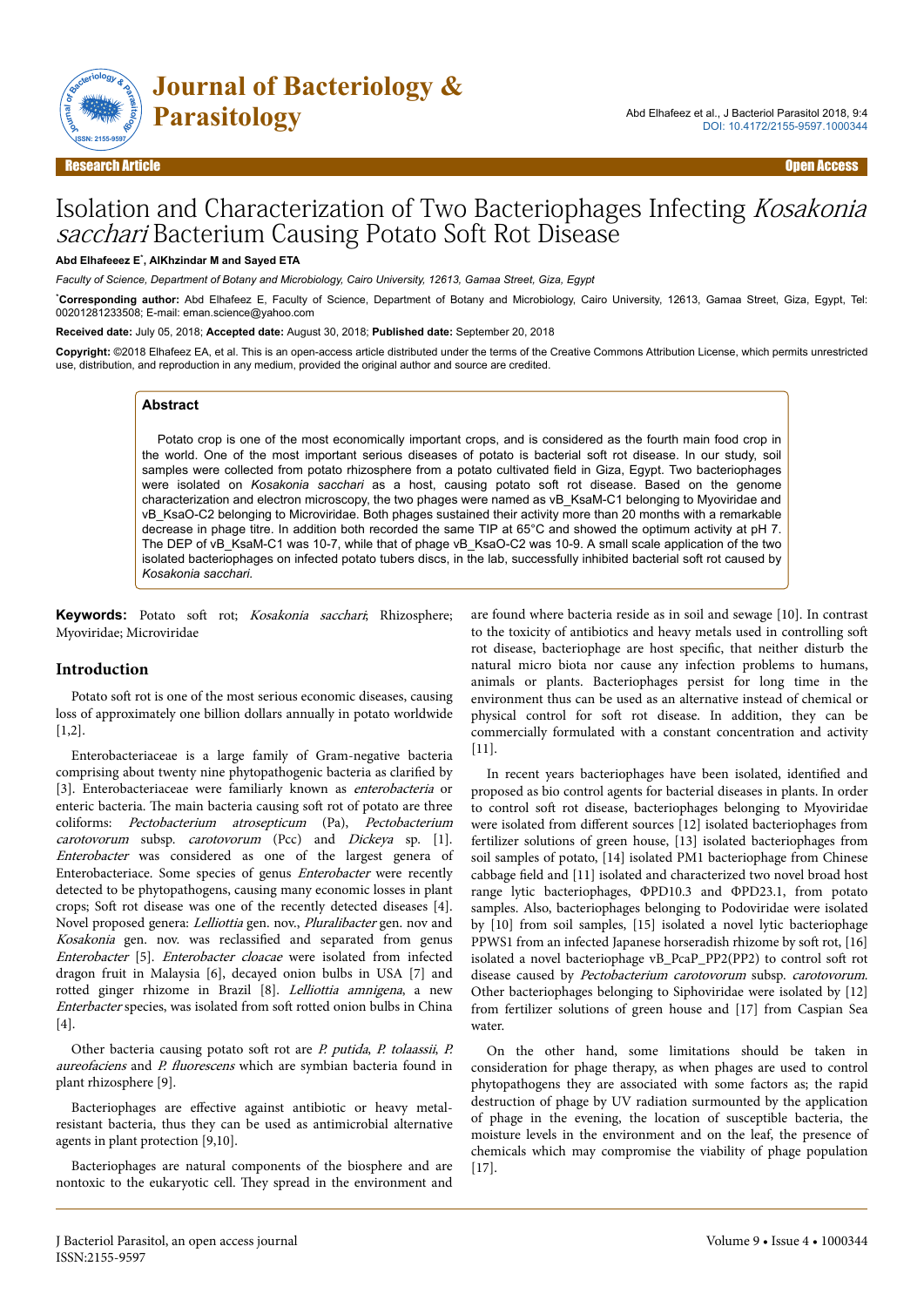The aim of our study was to isolate and characterize bacteriophages infecting bacteria causing potato soft rot disease to be used as bio control agents.

## **Materials and Methods**

## **Bacterial isolates and culture media**

Kosakonia sacchari was isolated in our lab from infected potato tubers with potato soft rot disease. The bacterial isolate sequence was deposited in the GeneBank, and given the accession number, KY235364 [18]. Нe bacterial isolate was cultured on nutrient agar (Each 1000 mL distilled water contained: 5 g peptone, 5 g sodium chloride, 1.5 beef extract, 1.5 yeast extract, 15 g agar) and incubated at 37°C. Liquid culture was grown on nutrient broth (Each 1000 mL distilled water contained: 5 g peptone, 5 g sodium chloride, 1.5 beef extract, 1.5 yeast extract) at 37°C in a shaking incubator. Нe bacterial isolate was stored in 50% (v/v) glycerol at -20°C.

## **Bacteriophage isolation and enrichment**

Duplicates of three soil samples were collected at winter time (15°C-20°C), in polyethylene bags from the soil surface, the rhizosphere and rhizoplane of potato tubers, from potato cultivated land, of pH 7.8, in Giza, Egypt. Нe soil samples were sieved to remove chunks, gravel and twigs. Phage enrichment was done according to  $[12]$  with some modifications. Triplicates of 5 g from each soil sample were added to 250 mL flasks containing 50 mL nutrient broth (supplemented by 0.02% magnesium chloride). Нe mixture was inoculated by 2 µL of 24 h old culture of Kosakonia sacchari isolate and incubated on a horizontal shaking incubator at 37°C for 24 h. One mL of chloroform was added to each flask and incubated on an orbital shaker for 30 min at room temperature. Нe suspension in each flask was centrifuged at 9700  $\times$  g for 10 min and the supernatant was decanted and filtered through nitrocellulose membrane bacterial filters (0.22 nm pore size). Нe enriched samples were stored in dark at 4°C until use. Bacteriophage isolation was done using double layer assay as described by [19].

#### **Bacteriophage purification and enumeration**

Each bacteriophage filtrate was serially tenfold diluted (10-1-10-10) using PBS, to be used in double layer assay. Bacteriophage purification and enumeration was done according to [12] with some modifications. The soft upper layer [10 mL containing 8 mL soft nutrient agar supplemented by 0.2 g/L magnesium chloride, 750 µL of an overnight bacterial culture, 750 µL bacteriophage filtrate and 500 µL of 0.75% triphenyl tetrazolium chloride dye] was poured on bottom layer (15 mL)of nutrient agar media. All plates were incubated at 37°C and checked for plaque formation after 24 h. After displaying plaques, single plaque was isolated using sterile pipette tips into a sterile eppendorf tube containing 1 mL sterile PBS. Нe eppendorf tube was vortexed and centrifuged at  $11092 \times g$  at  $10^{\circ}$ C for 15 min to remove bacterial cell debris as described by [20]. Нe supernatant was filtered through nitrocellulose bacterial filter (0.2 nm pore size). Нe obtained filtrate was tenfold serially diluted and the process of double layer assay was repeated several times to ensure obtaining pure single plaques of the isolated bacteriophage(s). The isolated purified bacteriophage(s) were stored in PBS at 4°C in dark.

A drop of the phage suspension was adsorbed on a carbon coated copper grid, left to dry, then negatively stained by (3%) uranyl acetate and examined under Transmission Electron Microscope (JEOL-JEM. 1010 TEM, Japan) and photographed at Regional Center for Mycology and Biotechnology, Azhar University, Cairo, Egypt.

## **Extraction of phage nucleic acid**

In a clean sterile eppendorf, 500 µL of concentrated phage lysate, 20 µL of 10% SDS and 1 µL of 20 mg/mL proteinase K were added and incubated at 56°C for 1 h. Equal volume of phenol was added and mixed. The mixture was centrifuged at  $6050 \times g$  for 5 min at room temperature. Нe supernatant was transferred to a fresh eppendorf tube and an equal volume of chloroform was added, inverted and spinned. Нe supernatant was transferred to a fresh tube, then two volumes of ice cold ethanol were added, mixed and kept overnight at -20°C. Нe mixture was spinned at maximum speed for 20 min. Нe supernatant was discarded and 70% ethanol was added, spinned at maximum speed for 2 min. Нe excess ethanol was removed by leaving the tube opened on bench for 15-30 min and the pellet was dissolved in 20  $\mu$ L TAE buffers [21].

## **Detection of nucleic acid type**

Two eppendorf tubes containing 5 µL of the extracted nucleic acid were tested to detect the type of nucleic acid of the phage. One tube was tested using 1 µL of DNase and the other was tested using 1 µL RNase. Нe mixtures were incubated at 37°C for 2 h. Нe digested nucleic acid was electrophoresed using 0.8% agarose gel in 1X TAE buffer, stained with ethidium bromide (0.5 μg/mL). The extracted nucleic acid was visualized under a UV trans-illuminator (λ=254 nm) and photographed by digital camera (Canon) [21].

#### **Bacteriophage nomenclature**

The two isolated bacteriophages were named accordingly [22]. The nomenclature of bacteriophages was designed depending upon three main criteria preceded by vB (bacterial virus), followed by host bacteria abbreviation name, the viral family and a simple abbreviation of specific laboratory designation.

#### **Host range**

The host range of the isolated bacteriophages was determined using seven bacterial isolates. All these isolates cause soft rot disease. Two Gram negative isolates: Lelliottia amnigena and Enterobacter cloaca were isolated and identified in our lab [18]. Four Gram negative strains of Escherichia coli, Pectobacterium carotovorum subsp. carotovorum, Pseudomonas flourecens, Pseudomonas putida and the Gram positive strain of Bacillus pumilus were purchased from the Microbiological Resource Center (MIRCEN), Ain Shams University, Cairo, Egypt. Fresh overnight bacterial cultures were prepared. The isolated bacteriophages were used and plated with the bacteria under test using the double layer assay. Нe plates were incubated at 37°C and checked for plaque formation after 24 h.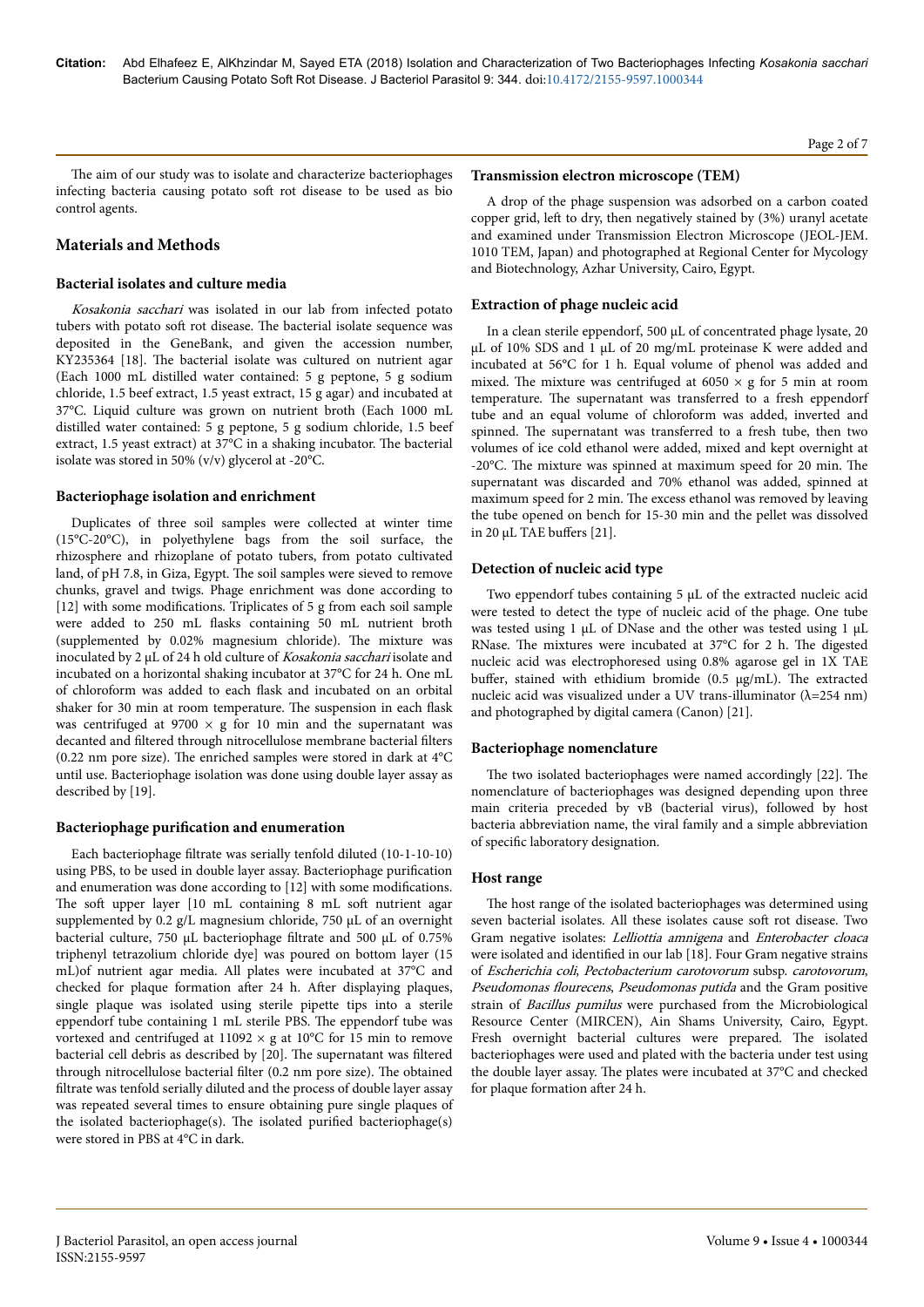# **Physical Properties**

#### **Dilution end point**

Tenfold serial dilution (10-1-10-10) was prepared for each isolated bacteriophage. Нe double layer assay was done. Нe dilution end point was determined as last dilution of phage displayed clear plaques. This test was done in triplicates and repeated twice.

#### **Thermal inactivation point**

Thermal inactivation point was determined according to [23], with some modifications. Each isolated phage was subjected to different temperature conditions (5°C, 15°C, 25°C, 35°C, 45°C, 55°C, 65°C) for 1 h. Double layer assay was done and the number of plaques was counted after 24 h to determine the temperature at which the isolated bacteriophage lost its activity. This test was done in triplicates and repeated twice.

## **Effect** of pH

Effect of pH on phage activity was done according to [23], with some modifications. Each isolated phage was incubated in buffer of different pH values (1, 2, 3, 4, 5, 6, 7, 8, 9, 10, 11, 12) at 5°C for 24 h. Double layer assay was done and the number of plaques was counted after to determine the optimum pH for phage activity. This test was done in triplicates and repeated twice.

## **Aging**

Aging effect of the isolated bacteriophages was done by testing phage infectivity using double layer assay by phage filtrates stored in dark at room temperature (25°C-30°C) and in refrigerator at 5°C, after 2, 4, 6, 8, 10, 12, 14, 16, 18 months and up to 20 months. Нe number of plaques was calculated after 24 h. This test was done in triplicates and repeated twice.

## **Qualitative application of phage therapy in the lab**

The ability of the isolated bacteriophages to control potato soft rot by preventing rotting of potato slices was evaluated on small scale as described by [24] with slight modification. Concentrated phage lysate was prepared. Healthy potato tubers were selected from local markets, washed thoroughly by tap water , dried by tissue paper and surface sterilized by ethanol (70%). Нe tuber was cut into slices (0.5 cm thick) by sterile sharp blade and placed in sterilized petri plates (12 cm) containing wet Whattman no.1 filter papers. Small hole was done by a suitable sterile cork-borer at the center of each slice. Phage lysate (100% concentration) (250 µL) was added to the hole at the center of the potato slice and left for 30 min before adding an equal volume of bacterial inoculum of 24 h old culture of Kosakonia sacchari suspended in PBS. Positive control was done by adding 250 µL of the bacterial suspension plus 250 µL of PBS to the hole. Negative control was done by adding 250 µL of phage lysate plus 250 µL of nutrient broth to the hole. All plates were incubated at 37°C for (48 h-72 h). The treated plates were compared by both the positive control plates and negative control ones to investigate the ability of the isolated bacteriophages in protecting potato slices from soft rotting. Duplicates of plates were done for each case and the experiment was repeated three times.

## **Results**

## Bacteriophage isolation, purification and enumeration

Two different bacteriophages were isolated. The two isolated phages were clearly different in plaque morphology and size as shown in Figure 1.



Figure 1: The plaques of the isolated bacteriophages infecting Kosakonia sacchari. The arrows show two different shaped plaques.

Two isolated bacteriophages were purified and designated as Ph1 which was characterized by halo zone like plaques of (0.2 cm) and Ph2 which was characterized by pin point like plaques as shown in Figure  $\overline{2}$ .



Figure 2: The shape of the purified bacteriophage Ph1 (a) and the shape of the purified bacteriophage Ph2 (b).

## **Transmission electron microscope (TEM)**

The examination of bacteriophages negatively stained by 3% uranyl acetate under (TEM) showed that ph1 was characterized by icosahedral head of 58.04 nm diameter, short neck of 13.13 nm length and 8.06 nm width and long flexible tail of 96.42 nm length and 14.34 nm width. On the other hand examination of Ph2 showed that it was characterized by small polyhdral heads of 23.45 nm diameter as shown in Figure 3.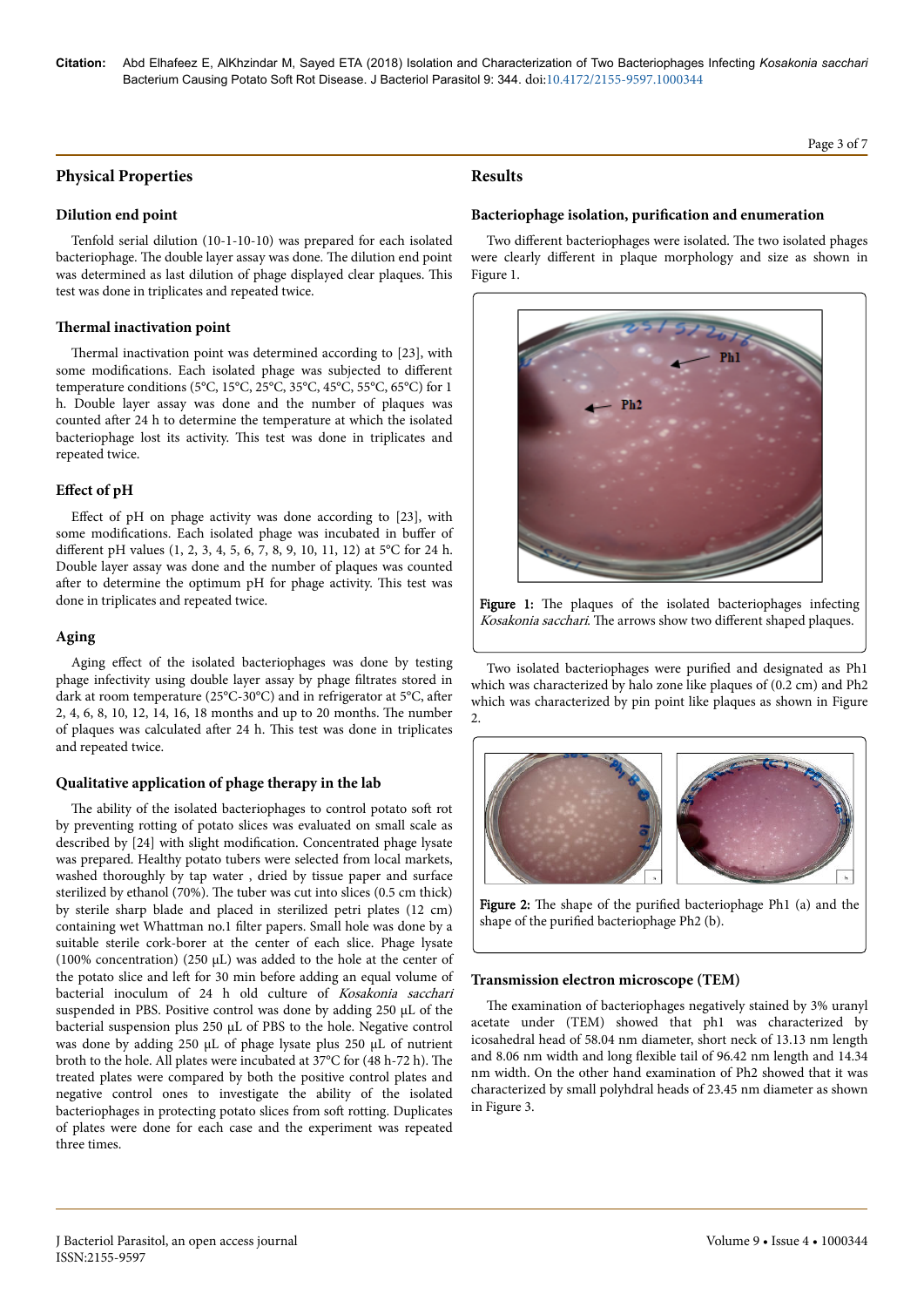# Page 4 of 7



Figure 3: Transmission electron micrograph of Ph1 (a) and transmission electron micrograph of Ph2 (b).

## **Detection of nucleic acid**

Nucleic acid of both bacteriophages was determined using enzymatic digestion of DNase and RNase. Both phages nucleic acids weren't affected by RNase but they were digested by DNase as shown in Figure 4 for Ph1 and Ph2 respectively.



Figure 4: 0.8% Agarose gel electrophoresis for Ph1 (a) nucleic acid: Total nucleic acid (lane 1) RNase digestion of genomic DNA (lane 2) and DNase digestion (lane 3). And for Ph2 (b) nucleic acid: Total nucleic acid (lane 1) DNase digestion of genomic DNA (Lane 2) and RNase digestion (Lane 3).

#### **Bacteriophage nomenclature**

Nomenclature of both bacteriophages was based upon the nucleic acid type and phage morphology under TEM. Both phages possess DNA genome but belonged to different families. Ph1 belonged to Myoviridae (M) and Ph2 belonged to Microviridae (O). Accordingly Ph1 was named vB\_KsaM-C1 and ph2 was named vB\_KsaO-C2.

#### **Host range**

Both isolated bacteriophages were found to be effective against Enterobacter cloaca isolate, Pectobacterium carotovorum subsp carotovorum and Pseudomonas flourecens. In addition, both isolated phages showed no lytic effect on Escherichia coli and Pseudomonas putida. Phage vB\_KsaM-C1 showed lytic effect on Bacillus pumilus, however, it had no lytic effect on *Lelliottia amnigena*. On the other hand, phage vB\_KsaO-C2 showed lytic effect on Lelliottia amnigena and showed no lytic effect on *Bacillus pumilus*. All these results are summarized in Table 1.

| The bacterial strain                         | Occurance                                    | vB_KsaM-C1 | vB_KsaO-C2 |
|----------------------------------------------|----------------------------------------------|------------|------------|
| <b>Bacillus pumilus</b>                      | Soil                                         | $+ve$      | -ve        |
| Enterobacter cloaca isolate                  | Soil, Plant<br>Human intestines              | $+ve$      | $+ve$      |
| Escherichia coli                             | Fecal<br>soil,<br>contaminated<br>Intestines | $-ve$      | $-ve$      |
| Kosakonia sacchari                           | Soil,<br>Sugarcane stem surface              | $+ve$      | $+ve$      |
| Lelliottia amnigena                          | Soil                                         | -ve        | $+ve$      |
| Pectobacterium carotovorum subsp carotovorum | Plant                                        | $+ve$      | $+ve$      |
| Pseudomonas flourecens                       | Soil, water                                  | $+ve$      | $+ve$      |
| Pseudomonas putida                           | Plant rhizosphere                            | -ve        | -ve        |

Table 1: Host range of the two isolated phages against different bacterial strains causing soft rot disease.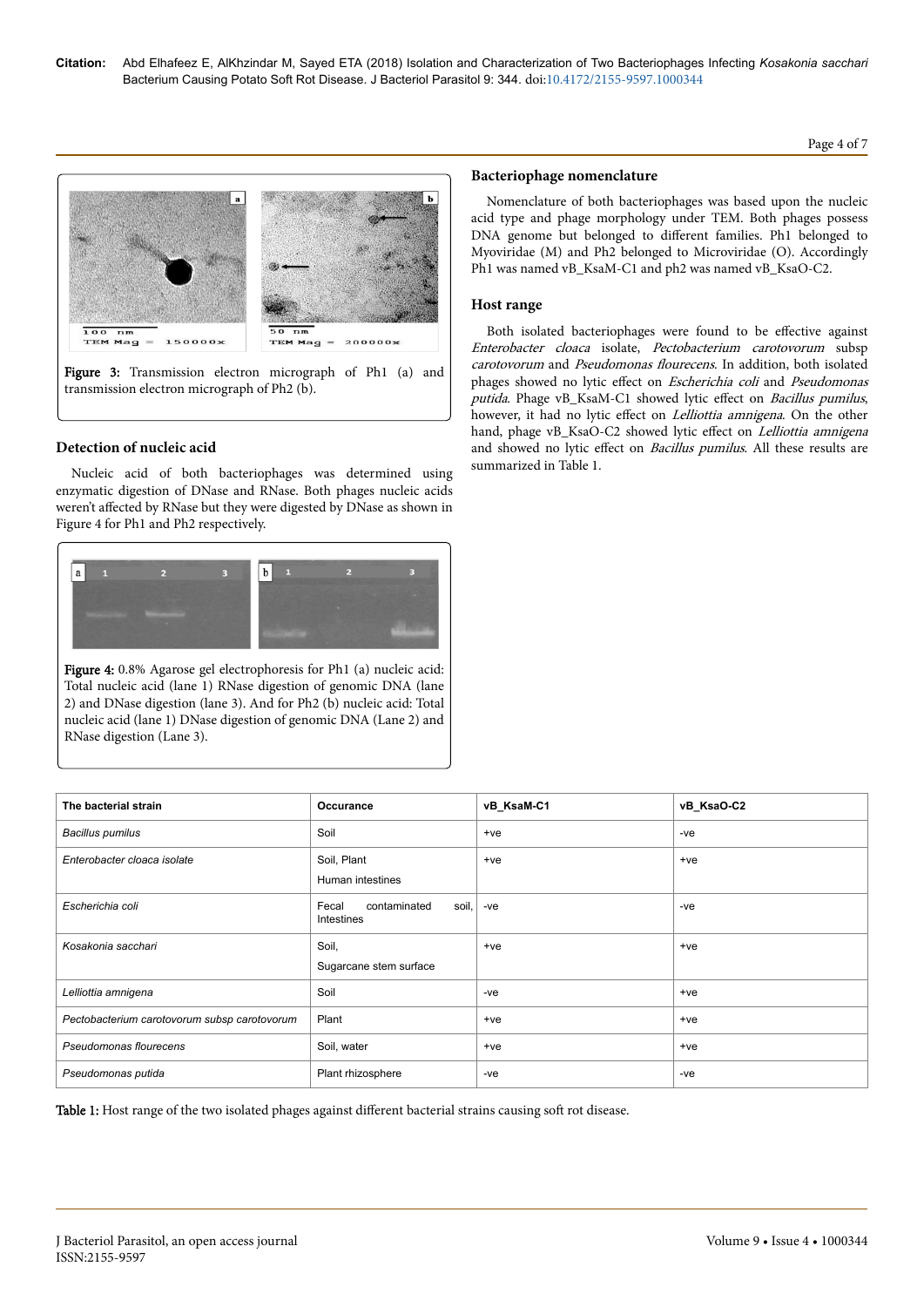# **Physical Properties**

## **Dilution end point**

Dilution end point for phage vB\_KsaM-C1 is 10-9. On the other hand, the dilution end point for phage vB\_KsaO-C2 is 10-7. This was summarized in Table 2.

| <b>Sample dilution</b> | Number of plaques |             |  |
|------------------------|-------------------|-------------|--|
|                        | Vb_KsaM-Cl        | Vb_KsaO-C2  |  |
| $10^{-1}$              | Uncountable       | Uncountable |  |
| $10^{-2}$              | Uncountable       | Uncountable |  |
| $10^{-3}$              | Uncountable       | Uncountable |  |
| $10^{-4}$              | Uncountable       | 674         |  |
| $10^{-5}$              | Uncountable       | 200         |  |
| $10^{-6}$              | Uncountable       | 17          |  |
| $10^{-7}$              | 150               | 3           |  |
| $10^{-8}$              | 45                | $\mathbf 0$ |  |
| $10^{-9}$              | 4                 | $\mathbf 0$ |  |
| $10^{-10}$             | $\mathbf 0$       | 0           |  |

Table 2: Tenfold dilution assay of phage vB\_KsaM-C1 and vB\_KsaO-C2.

#### **Thermal** inactivation point

Studying the effects of different temperatures on vB\_KsaM-C1 and vB\_KsaO-C2 at different temperatures. The thermal inactivation point was determined for both phages at 65°C as shown in Figure 5.



#### **Effect** of pH

Optimum activity for phage vB\_KsaM-C1 was determined at pH (7-8), while phage infectivity decreased towards acidic and alkaline conditions. On the other hand, optimum activity for phage vB\_KsaO-C2 was determined at pH 7, the infectivity decreased in high acidic and alkaline conditions. However, phage vB\_KsaO-C2 can tolerate the alkaline conditions up to pH 9 as shown in Figure 6.

## **Aging**

Both isolated bacteriophages sustained their lysis ability more than 20 months, either stored at room temperature (25°C-35°C) or at refrigerator (5°C). However, a significant decrease in phage infectivity expressed in a decrease in the plaque count by time was recorded as shown in Table 3.

| Time (Months)  | No of plaques  |               |                |               |
|----------------|----------------|---------------|----------------|---------------|
|                | vB KsaM-C1     |               | vB KsaO-C2     |               |
|                | $35^{\circ}$ C | $5^{\circ}$ C | $35^{\circ}$ C | $5^{\circ}$ C |
| $\mathbf 0$    | 150            | 150           | 200            | 200           |
| $\overline{4}$ | 120            | 145           | 190            | 197           |
| 8              | 100            | 133           | 152            | 188           |
| 12             | 78             | 120           | 134            | 175           |
| 16             | 55             | 100           | 100            | 158           |
| 20             | 32             | 94            | 85             | 142           |

| <b>Table 3:</b> The effect of Aging on the isolated bacteriophages vB_KsaM- |  |
|-----------------------------------------------------------------------------|--|
| C1 and vB KsaO-C2.                                                          |  |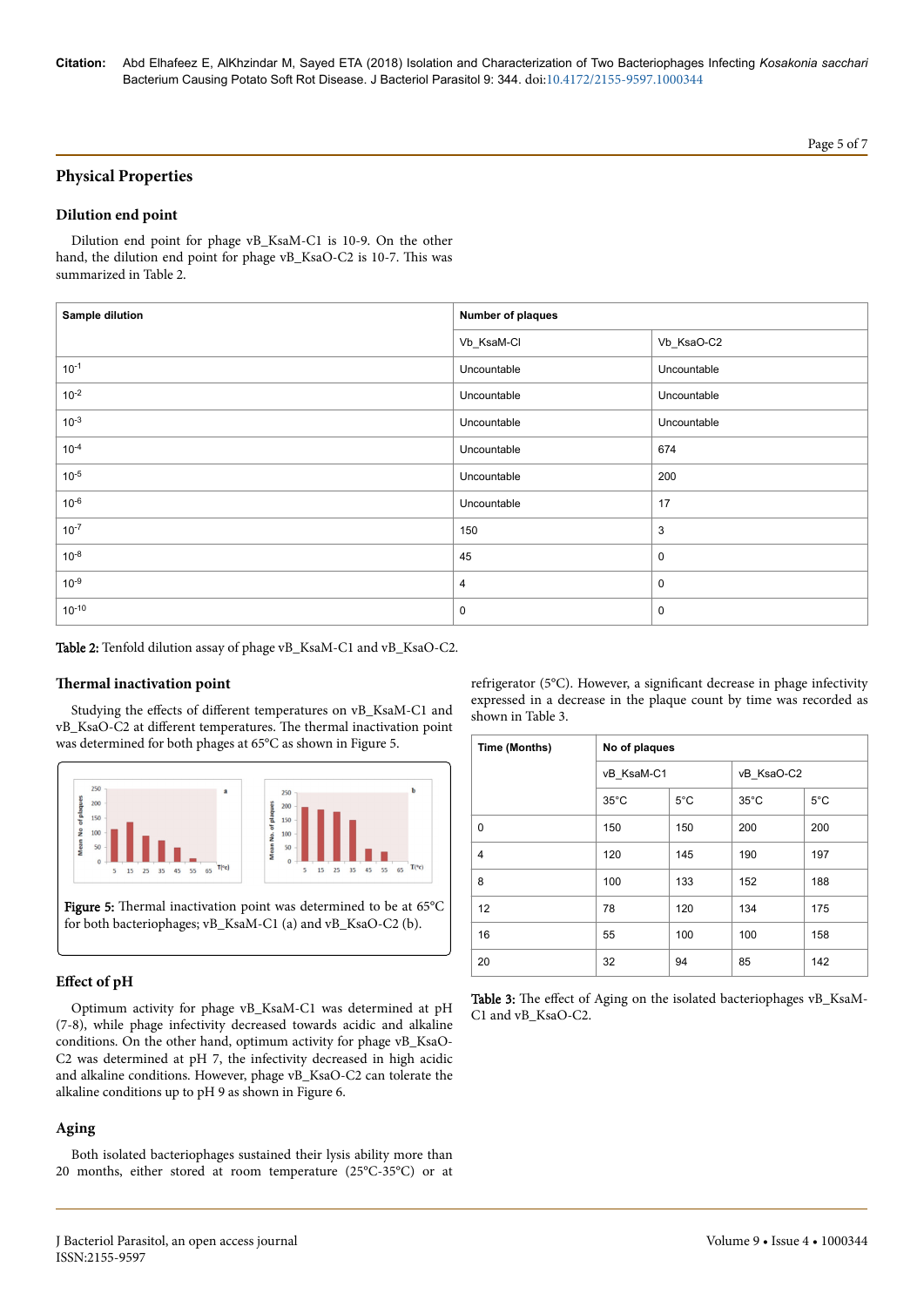

(a) and phage vB\_KsaO-C2 (b).

## **Qualitative application of phage therapy in the lab**

Qualitative application of phage therapy in the lab using vB\_KsaM-C1: The isolated bacteriophage vB\_KsaM-C1 successfully protected the potato slice from soft rot that should be caused by the inoculated host bacteria Kosakonia sacchari, compared by the infected one as shown in Figure 7.



Figure 7: The infected potato slice by soft rot, showing macerated soft tissue (a), and the treated potato slice by phage vB\_KsaM-C1, showing intact tissue (b).

Qualitative application of phage therapy in the lab using vB\_EsaO-C2: The isolated bacteriophage vB\_KsaO-C2 successfully protected the potato slice from soft rot that should be caused by the inoculated host bacteria Kosakonia sacchari, compared by the infected one as shown in Figure 8.



Figure 8: The infected potato slice by soft rot, showing macerated soft tissue (a), and the treated potato slice by phage vB\_KsaO-C2, showing intact tissue (b).

## **Discussion**

Potato soft rot is a serious economic disease, recorded to be caused by Enterobacteriacae [25]. Members of Enterobacter were recently detected to be phytopathgens causing soft rot [4].

Kosakonia sacchari is a novel genus, previously known as Enterobacter sacchari [5]. Kosakonia sacchari was isolated, identified and proved to cause potato soft rot [18]. On the other hand, Kosakonia sacchari was isolated as a nitrogen fixing bacteria that colonize sugar cane promoting its growth [26].

The present study aimed to isolate bacteriophages controlling bacteria which cause potato soft rot disease in Egypt. In an attempt to protect the great economic loss in potato crop either in the field or at storage. Two bacteriophages were isolated from potato tubers rhizosphere. The isolation and purification steps were done using double layer assay, to obtain clear visualized plaques, this was supported by [27], who suggested the improvement of phage diffusion rate using double layer plates.

According to [28], the phages were classified depending on phage morphology and genome type. Ph1 was related to Myoviridae, while, Ph2 was related to Microviridae.

Therefore, according to [22], Ph1 was named as vB\_KsaM-C1 and Ph2 was named as vB\_KsaO-C2.

In agreement to our results, previous studies reported the isolation of bacteriophages belonging to Myoviridae to control soft rot disease: [29] isolated a new species of temperate bacteriophage ZF40, [12] isolated bacteriophages from fertilizer solution samples, [3] isolated a novel *flagellatropic* bacteriophage ΦAT1, [30] isolated bacteriophages from 6 different soil samples cultivated by Chinese cabbage in Korea, [24] isolated nine bacteriopages from soil samples collected in Poland, [14] isolated PM1 bacteriophage from Chinese cabbage field, [11] isolated and characterized two novel broad host range lytic bacteriophages, ΦPD10.3 and ΦPD23.1, from potato samples collected from two different potato fields in central Poland, [17] isolated bacteriophages, from Caspian sea water and [16] isolated bacteriophages from potato tubers rhizospheres. On the other hand, bacteriophages belonging to Microviridae were reported to infect Enterobacteriacae members [31].

The two isolated phages were found to be thermo labile phages, as both showed thermal stability up to 55°C.

Phage vB\_KsaM-C1 showed optimum activity at 15°C, with a noticeable decrease in plaque count at temperature degrees greater or less than 15°C. In agreement to our results, [24] isolated bacteriophages belonging to Myoviridae showing maximum stability at temperature ranging from 4°C to 37°C with decreasing infectivity by increasing temperature.

On the other hand, phage vB\_KsaO-C2 showed optimum activity at 5°C, with a noticeable decrease in phage plaque count at temperature greater than 35°C.

In our study, both bacteriophages sustained their optimum activity at neutral pH values, with a decrease in plaque count at acidic or alkaline conditions and total inhibition of phages infectivity at acidic (less than pH 4) and alkaline (more than pH 10) values. Our results are in agreement with [32] who stated that the phage optimum activity should be at neutral pH values. This is attributed to the adsorption of the phage on the host bacterial cell which is affected by pH value, due to charge alteration of protein capsid [33].

Bacteriophages infectivity is affected by temperature and pH, as those factors cause lipid dissolving, DNA and protein denaturation, leading to phage structure damage [33].